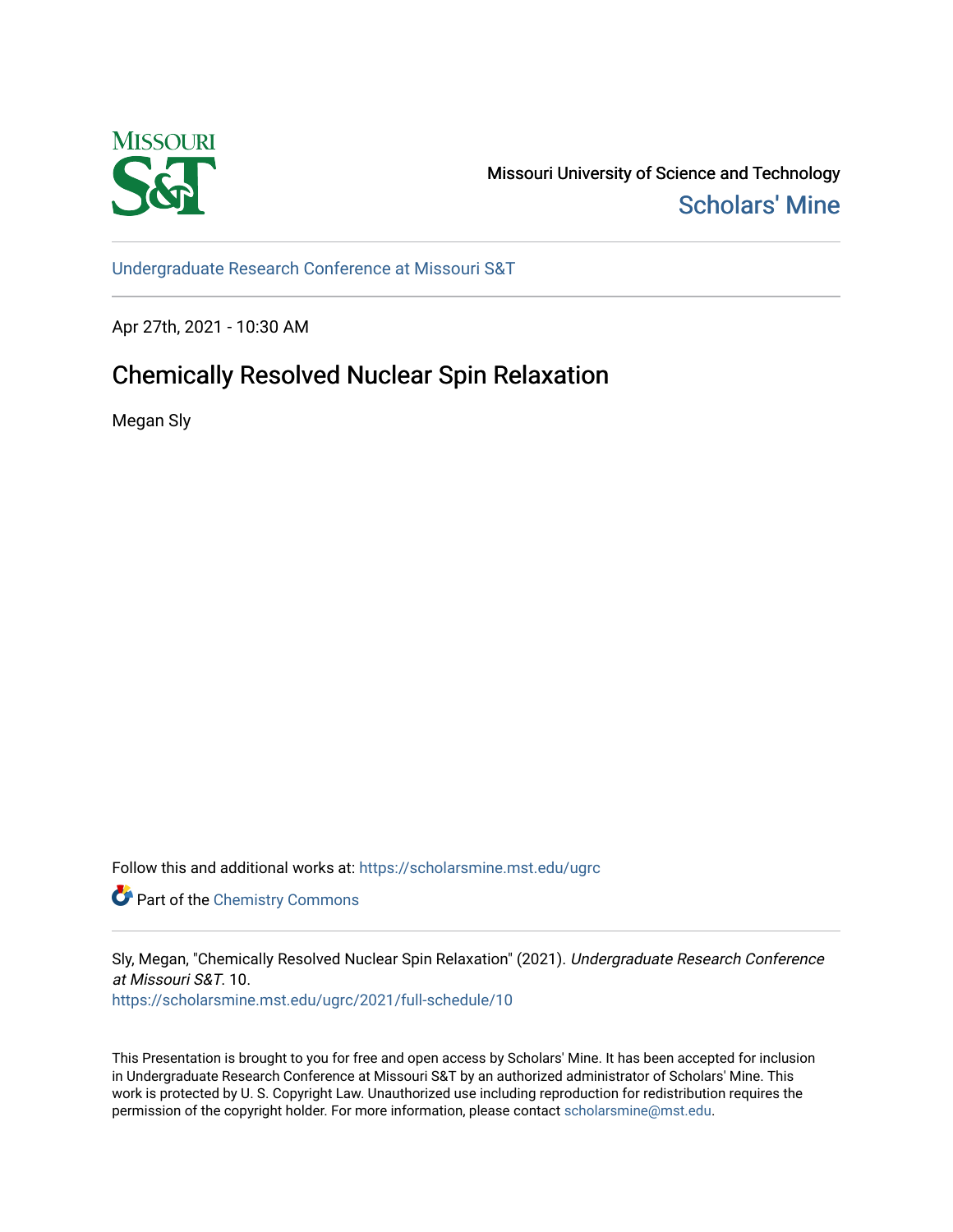Chemically Resolved Nuclear Spin Relaxation Megan Sly Advisor: Dr. Klaus Woelk Department of Chemistry March 20th, 2021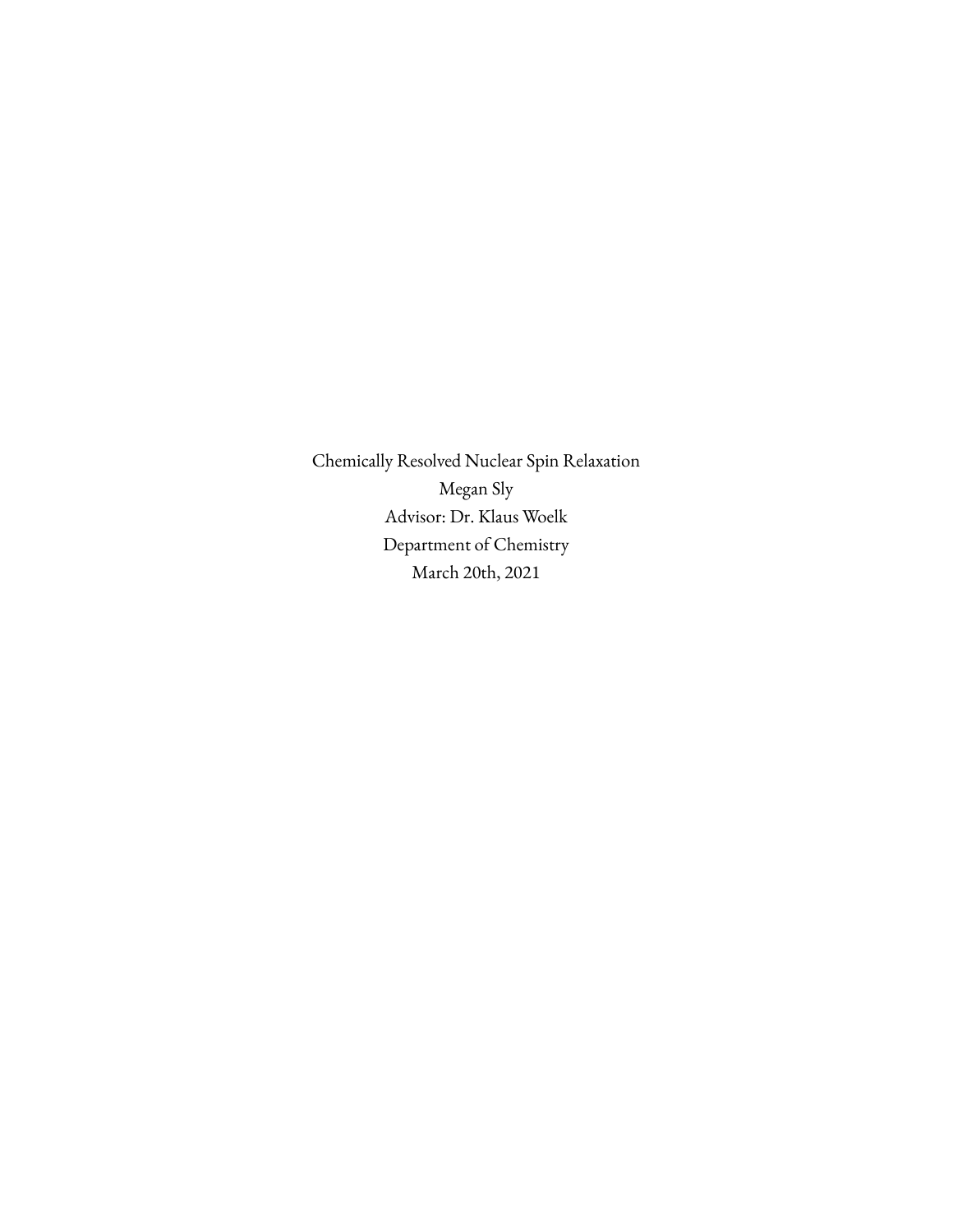# **Abstract**:

In Nuclear Magnetic Resonance (NMR) Spectroscopy, the excitation of nuclear spins is used to generate spectra of radiofrequency resonance signals. The signal frequencies are typically used to determine the structure of chemical compounds, while the relaxation of the spins to thermodynamic equilibrium provides useful information about the molecular vicinity of a material. When a chemical compound occurs in different molecular environments, a single resonance signal can have multiple relaxation times. To quantify how much material is in how many different environments, a multi-exponential analysis was developed resolving resonance signals and relaxation times in two-dimensional contour plots. Samples of known resonance signals and relaxation times were used to test the implementation of the new technique. For a new type of polymer hydrogels, the contour plots provide information about how much of the gel-forming water is freely moving as bulk solvent and how much is restricted in motion as molecularly bound water.

#### **Introduction**:

Spectroscopy can be classified as studying the interactions between matter and electromagnetic radiation, where energy is absorbed, transferred, emitted, etc. When subjected to a magnetic field, atomic nuclei that carry a magnetic moment can transition from the nuclear-spin energetic ground state to an excited state. To return to the ground state, the nuclei must lose the excitation energy to their vicinity, i.e., to their immediate chemical environment, often just called the lattice. The transferred energy is observed in a spectrum as a nuclear resonance frequency, and the time progress it takes the nuclei to return to their thermodynamic equilibrium is referred to as nuclear spin-lattice relaxation.

Nuclear Magnetic Resonance (NMR) spectroscopy measures these resonance frequencies in Free Induction Decays (FID).<sup>1</sup> 'Free' meaning that, after the excitation, there is no further outside influence, 'Induction' indicating that NMR is a magnetic induction process, and 'Decay' refers to the first-order relaxation process. To proceed from a recorded FID to frequencies in an NMR spectrum, the FID is subjected to a Fourier Transformation, a mathematical algorithm that changes FID resonances into peaks in an NMR spectrum. Scientists use the location (chemical shift), shape, and multiplicity of peaks in NMR spectra to determine molecular structures of chemicals. The relaxation of the nuclei from excited states to thermodynamic equilibrium is used to identify the immediate environment around the molecules under investigation. As a general rule, nuclei that relax faster toward thermodynamic equilibrium, i.e. nuclei with shorter relaxation times, exhibit broader peaks than those with longer relaxation times. Shorter relaxation times are typically the result of tighter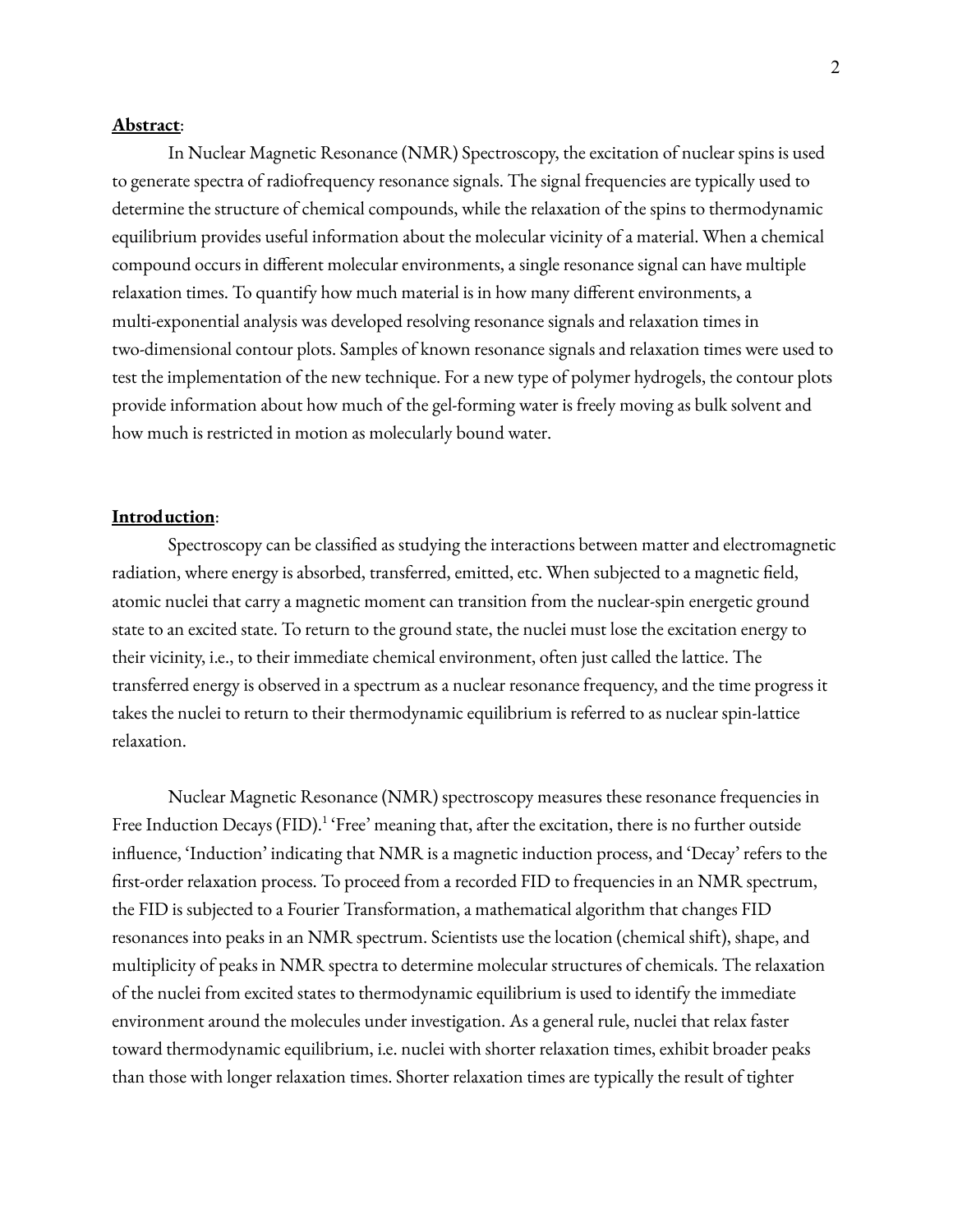chemical environments with less degrees of freedom regarding the molecules' mobilities, while freely moving small molecules exhibit longer spin-lattice relaxation times.

Regular NMR spectra are typically collected with 90° excitation radiofrequency pulses, often called observe pulses. In contrast, spin-lattice relaxation times are determined by a series of two-pulse inversion-recovery experiments. In this project, NMR spectra and nuclear spin-lattice relaxation times are resolved simultaneously resulting in two-dimensional contour plots that reveal both the chemical structure as well as the immediate chemical environment of the sample under investigation.

When the new two-dimensional NMR technique was applied to polymer hydrogels, the contour plot revealed different environments for the water molecules based on the resolution of different relaxation times for the same water-molecule resonance frequency. Polymer hydrogels are three-dimensional networks of hydrophilic polymers that can swell in water and hold a large amount of water while maintaining the structure due to chemical or physical cross-linking of individual polymer chains'. <sup>2</sup> The high water content gives the hydrogels a large degree of flexibility. This study shows that water can be located in different chemical environments, such as freely moving water or restricted in motion while attached or bound to the polymer macromolecules.

### **Theory:**

Inversion-recovery experiments are typically conducted with the  $180^\circ$  -  $\tau$  -  $90^\circ$  NMR experiment. $^3$  In these experiments, the 180° pulse inverts the macroscopic magnetization of the sample molecules, so that the nuclear-spin population is far removed from thermodynamic equilibrium. The evolution time (evolution delay, symbol:  $\tau$ ) allows the nuclear spins to partially or completely return to thermodynamic equilibrium before a 90° observe pulse is applied to record the remaining magnetization. By recording multiple spectra with varying evolution times, relaxation of the macroscopic magnetization to thermodynamic equilibrium can be followed. After the 180° inversion pulse, the relaxing magnetization  $(I<sub>z</sub>)$  follows the mathematical relationship:

$$
I_{\tau} = I_0 \left( 1 - 2 e^{(-\tau/T_1)} \right) \tag{1}
$$

where  $I_0$  is the macroscopic magnetization at thermodynamic equilibrium, and  $\,_1$  is the relaxation time constant. Spin-lattice relaxation times can be estimated by adjusting the evolution delay  $\tau$  such that the recorded magnetization  $I_{\tau}$  is zero. For  $I_{\tau} = 0$ , Eq. [1] reduces to

$$
T_1 = \tau / ln(2) \tag{2}
$$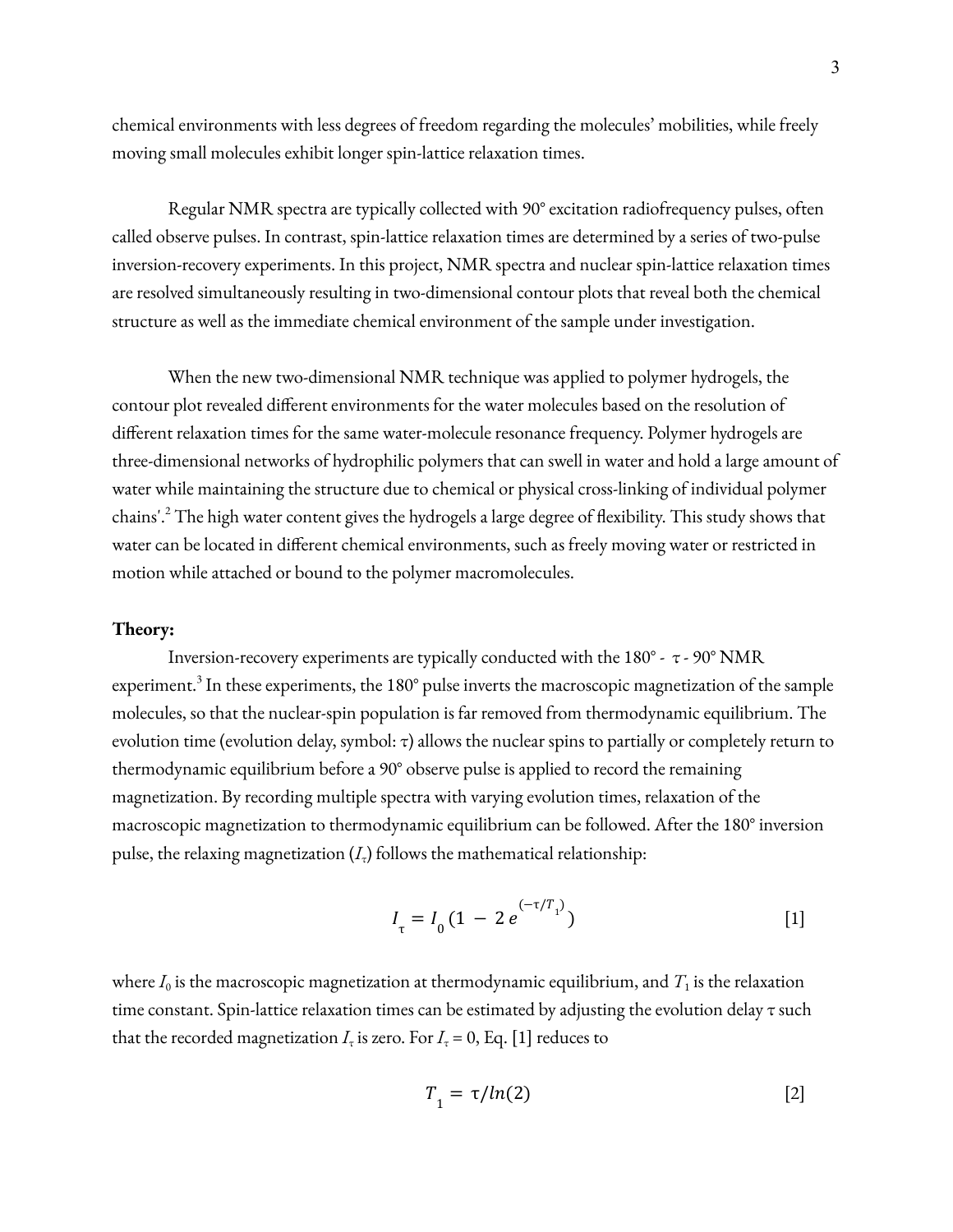When the same type of material occurs in different molecular environments, a resonance signal at a single location in the NMR spectrum (i.e., at one chemical shift) can exhibit multiple relaxation pathways. The different relaxation pathways result in different relaxation time constants  $(T_1)$ , and a simple analysis according to Eqs. [1] and [2] is no longer possible or accurate. To quantify how much material is in how many different environments, a multiexponential analysis must be used, which resolves relaxation times constants within a predetermined relaxation range. The multiexponential analysis chosen for this project is based on a proprietary, alternating non-negative least-squares (NNLS) algorithm for the optimization of relaxation coefficients. This algorithm was developed by the Woelk group in collaboration with researchers from Argonne National Laboratory near Chicago, IL.

For the optimal performance of the newly developed NNLS algorithm, multiple inversion recovery experiments are needed with the relaxation delay  $\tau$  varied on an exponentially increasing time scale. For the algorithm to successfully converge, a minimum of 64 - 128 individual experiments with increasing relaxation delays are typically recorded. The individual relaxation delays (τ*i*) for these experiments are determined by the formula:

$$
\tau_i = T_{1,max}^{(n-i)/(n-1)} \cdot T_{1,min}^{(i-1)/(n-1)}
$$

where *i* is the index of the experiment, *n* is the number of experiments for the relaxation analysis, and  $T_{1,\text{min}}$  and  $T_{1,\text{max}}$  determine the minimum and maximum time constants in the predetermined relaxation range, respectively.

### **Experiment and Results:**

[3]

The polymer hydrogel samples used in this project were provided by the research group of Dr. T. Schuman. They were generated directly in 5-mm NMR sample tubes. The sample tubes were inserted into the magnet of a 200-MHz Bruker AVANCE DRX wide-bore NMR spectrometer. 128 inversion-recovery NMR experiments were conducted with relaxation delays determined by Eq. [3] using the following parameters:

- Number of inversion-recovery experiments:  $n = 128$
- Index of inversion-recovery experiments:  $i = \{1, 2, ..., n\}$
- Minimum relaxation time constant:  $T_{1,\text{min}} = 0.01 \text{ s}$
- Maximum relaxation time constant:  $T_{1,\text{max}} = 11.0 \text{ s}$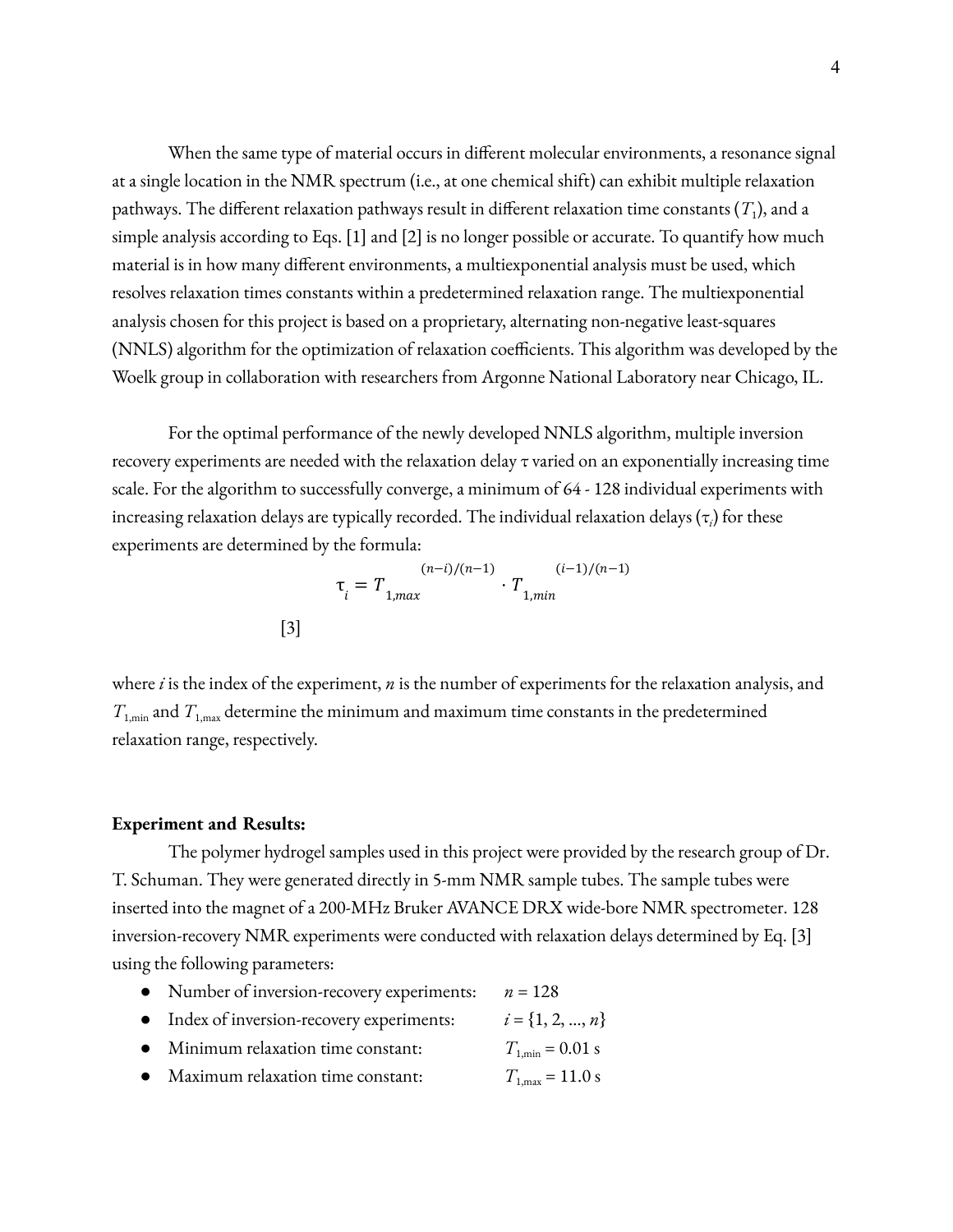The 128 spectra of the inversion-recovery experiments (32 k data points each) were reduced to 128 data points each by integration over 256 consecutive data points in the spectra, generating reduced resolution spectra suitable for the NNLS algorithm. The resulting 128 x 128 matrices of chemical shift vs. relaxation-delay data were processed by the alternating NNLS algorithm, providing 128 x 128 matrices of relaxation coefficients vs. chemical shift data. To generate the desired contour plots of relaxation time constants vs. chemical shift, the 128 x128 data matrices were entered into the spreadsheet of the scientific graphing software SigmaPlot (Version 14) and processed accordingly. Figure 1 shows the resulting contour plot for a poly (amino methacrylate) hydrogel.



**Fig. 1.** Chemical shift vs. relaxation time contour plot of a poly (amino methacrylate) hydrogel. The colored signals in the plot represent relaxation times for the respective chemical-shift peaks. The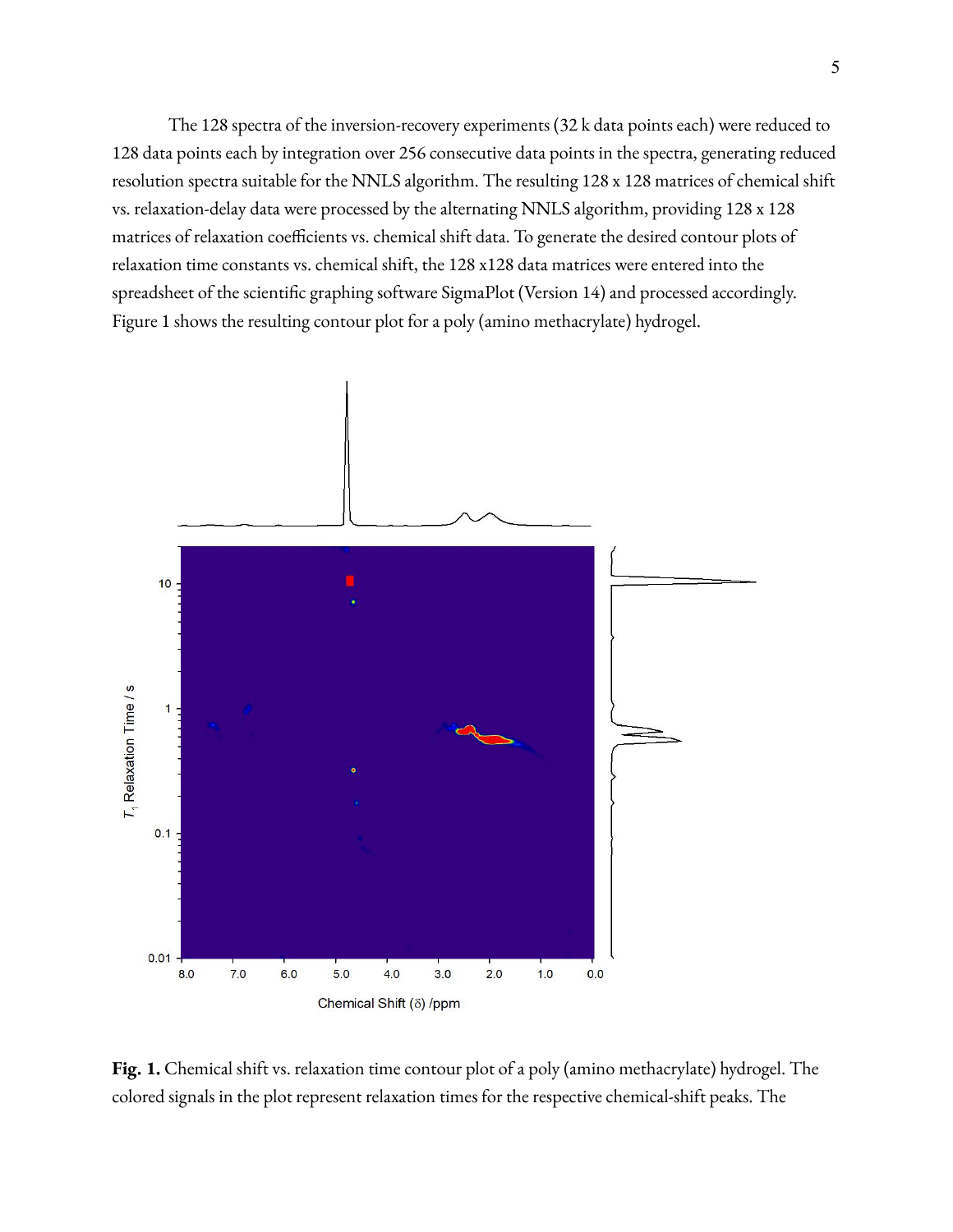resonance spectrum of the hydrogel is placed on top of the contour plot while the intensities of the relaxation signals are represented in the plot to the right.

The contour plot of Fig. 1 reveals that the water molecules (chemical shift of 4.5 ppm) reside in two different chemical environments (relaxation times of 10 s and 0.35 s). The relaxation time of 10 s is identified with bulk water that is freely moving, while the reduced relaxation time of 0.35 s indicates motionally substantially restricted water molecules such as bound to the polymer chains. A further, detailed quantitative analysis (Fig. 2) reveals that the hydrogel sample under investigation has 6.6% of bound water molecules while 93.4% are behaving like non-viscous, liquid water. The fact that the relaxation time signals in the contour plot are very distinct indicates that there is no exchange between free and bound water molecules on the measured relaxation time scale.



**Fig. 2.** Zoomed view of the chemical shift vs. relaxation time contour plot of a poly (amino methacrylate) hydrogel for the region of the water resonance at 4.5 ppm. Quantification of the